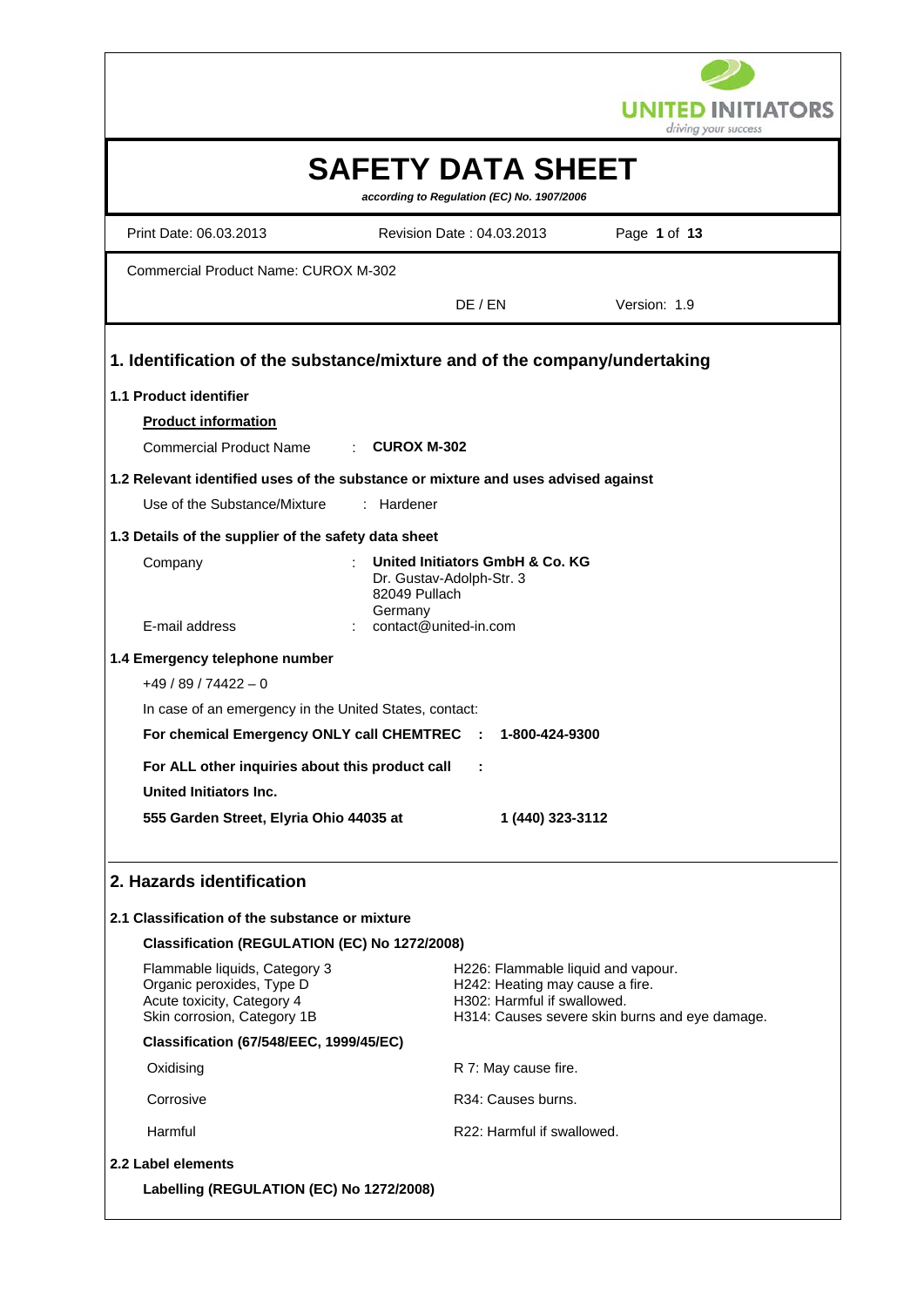

| <b>SAFETY DATA SHEET</b><br>according to Regulation (EC) No. 1907/2006                                                                                    |                                                                                                                                                      |                                                                         |                                                                                                                                                                                                                                                                                                                                                                                                                                                                                                                                                                                                                                                                                                                                                                                         |
|-----------------------------------------------------------------------------------------------------------------------------------------------------------|------------------------------------------------------------------------------------------------------------------------------------------------------|-------------------------------------------------------------------------|-----------------------------------------------------------------------------------------------------------------------------------------------------------------------------------------------------------------------------------------------------------------------------------------------------------------------------------------------------------------------------------------------------------------------------------------------------------------------------------------------------------------------------------------------------------------------------------------------------------------------------------------------------------------------------------------------------------------------------------------------------------------------------------------|
| Print Date: 06.03.2013                                                                                                                                    |                                                                                                                                                      | Revision Date: 04.03.2013                                               | Page 2 of 13                                                                                                                                                                                                                                                                                                                                                                                                                                                                                                                                                                                                                                                                                                                                                                            |
| <b>Commercial Product Name: CUROX M-302</b>                                                                                                               |                                                                                                                                                      |                                                                         |                                                                                                                                                                                                                                                                                                                                                                                                                                                                                                                                                                                                                                                                                                                                                                                         |
|                                                                                                                                                           |                                                                                                                                                      | DE / EN                                                                 | Version: 1.9                                                                                                                                                                                                                                                                                                                                                                                                                                                                                                                                                                                                                                                                                                                                                                            |
| Hazard pictograms                                                                                                                                         |                                                                                                                                                      |                                                                         |                                                                                                                                                                                                                                                                                                                                                                                                                                                                                                                                                                                                                                                                                                                                                                                         |
| Signal word                                                                                                                                               | Danger                                                                                                                                               |                                                                         |                                                                                                                                                                                                                                                                                                                                                                                                                                                                                                                                                                                                                                                                                                                                                                                         |
| <b>Hazard statements</b>                                                                                                                                  | H <sub>226</sub><br>H <sub>242</sub><br>H302<br>H314                                                                                                 | Harmful if swallowed.                                                   | Flammable liquid and vapour.<br>Heating may cause a fire.<br>Causes severe skin burns and eye damage.                                                                                                                                                                                                                                                                                                                                                                                                                                                                                                                                                                                                                                                                                   |
| Precautionary statements                                                                                                                                  | <b>Prevention:</b><br>P210<br>P220<br>P235<br>P <sub>262</sub><br>P280<br><b>Response:</b><br>P315<br>Storage:<br>$P403 + P233$<br>Disposal:<br>P501 | Keep cool.<br>water/shower.<br>tightly closed.<br>waste disposal plant. | Keep away from heat/sparks/open flames/hot<br>surfaces. - No smoking.<br>Keep/Store away from clothing/ strong acids,<br>bases, heavy metal salts and other reducing<br>substances /combustible materials.<br>Do not get in eyes, on skin, or on clothing.<br>Wear protective gloves/ protective clothing/ eye<br>protection/ face protection.<br>P303 + P361 + P353 IF ON SKIN (or hair): Remove/ Take off immedi-<br>ately all contaminated clothing. Rinse skin with<br>P305 + P351 + P338 IF IN EYES: Rinse cautiously with water for<br>several minutes. Remove contact lenses, if pre-<br>sent and easy to do. Continue rinsing.<br>Get immediate medical advice/ attention.<br>Store in a well-ventilated place. Keep container<br>Dispose of contents/ container to an approved |
| Hazardous components which must be listed on the label:<br>1338-23-4<br>Labelling according to EC Directives: 1999/45/EC<br>Hazard symbols<br>R-phrase(s) | methylethylketoneperoxide<br>Oxidising<br>R 7<br>R <sub>22</sub><br>R34                                                                              | Corrosive<br>Harmful<br>May cause fire.<br>Causes burns.                | Harmful if swallowed.                                                                                                                                                                                                                                                                                                                                                                                                                                                                                                                                                                                                                                                                                                                                                                   |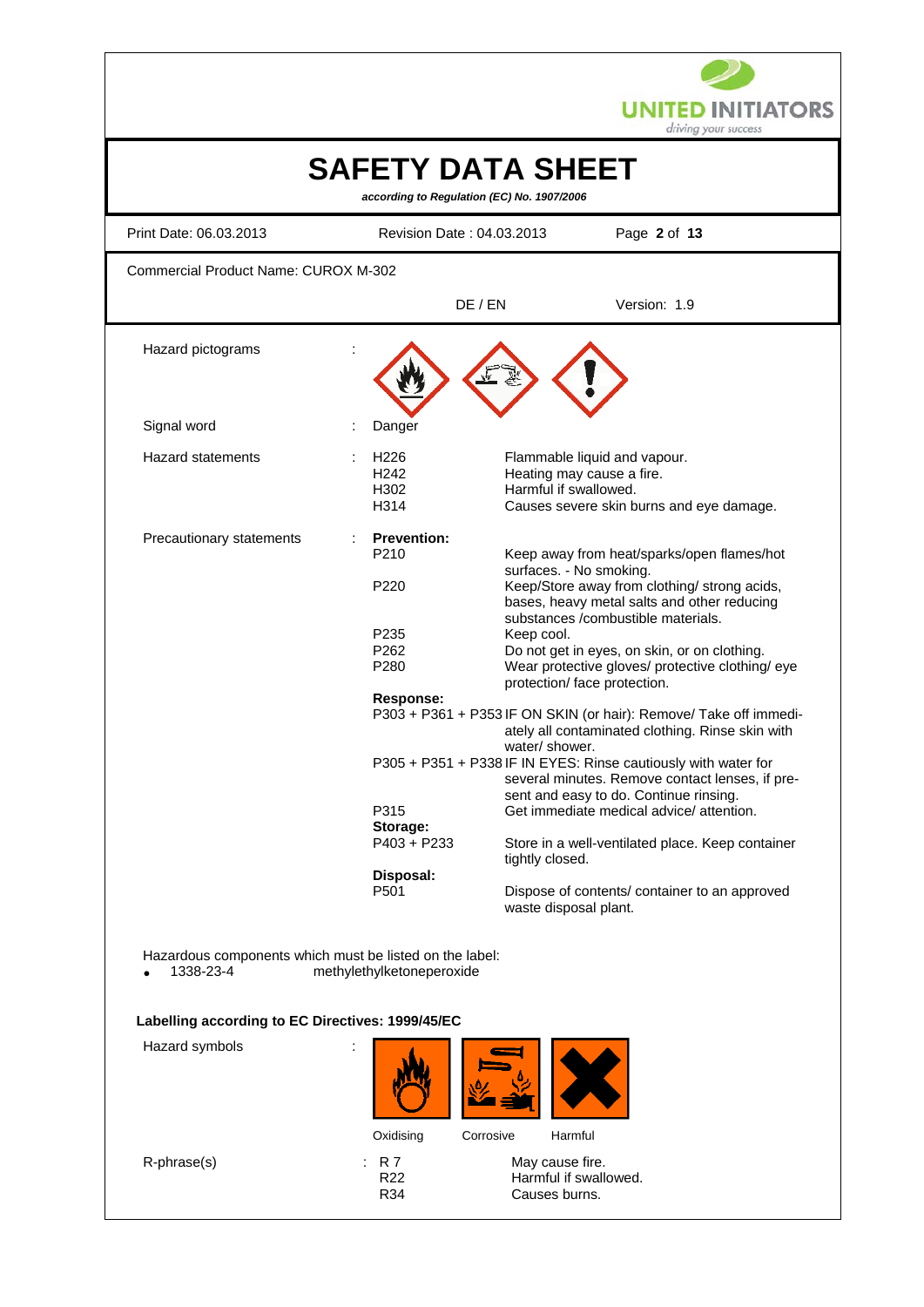

# **SAFETY DATA SHEET**

 *according to Regulation (EC) No. 1907/2006*

| Print Date: 06.03.2013               | Revision Date: 04.03.2013                                                                       |                                                  | Page 3 of 13                                                                                                                                                                                                                                                                                                                                                                                                                                       |
|--------------------------------------|-------------------------------------------------------------------------------------------------|--------------------------------------------------|----------------------------------------------------------------------------------------------------------------------------------------------------------------------------------------------------------------------------------------------------------------------------------------------------------------------------------------------------------------------------------------------------------------------------------------------------|
| Commercial Product Name: CUROX M-302 |                                                                                                 |                                                  |                                                                                                                                                                                                                                                                                                                                                                                                                                                    |
|                                      | DE / EN                                                                                         |                                                  | Version: 1.9                                                                                                                                                                                                                                                                                                                                                                                                                                       |
| S-phrase(s)                          | $\therefore$ S 3/7<br>S <sub>14</sub><br>S <sub>26</sub><br>S36/37/39<br>S45<br>S <sub>50</sub> | eye/face protection.<br>where possible).<br>ers. | Keep container tightly closed in a cool place.<br>Keep away from strong acids, bases, heavy<br>metal salts and other reducing substances.<br>In case of contact with eyes, rinse immediately<br>with plenty of water and seek medical advice.<br>Wear suitable protective clothing, gloves and<br>In case of accident or if you feel unwell, seek<br>medical advice immediately (show the label<br>Do not mix with activators and catalyst promot- |

Hazardous components which must be listed on the label:<br>• 1338-23-4 methylethylketoneperoxide

• 1338-23-4 methylethylketoneperoxide

#### **2.3 Other hazards**

This mixture contains no substance considered to be persistent, bioaccumulating nor toxic (PBT).

# **3. Composition/information on ingredients**

#### **3.2 Mixtures**

## **Hazardous components**

| <b>Chemical Name</b>               | CAS-No.<br>EC-No.<br>Registration<br>number                | Classification<br>(67/548/EEC)                 | Classification<br>(1272/2008/EC)                                                    | Concentration<br>[%] |
|------------------------------------|------------------------------------------------------------|------------------------------------------------|-------------------------------------------------------------------------------------|----------------------|
| methylethylketoneperoxid<br>е      | 1338-23-4<br>215-661-2<br>$01 -$<br>2119514691-<br>43-0000 | O; R 7<br>Xn; R22<br>C; R34                    | Org. Perox. D; H242<br>Acute Tox. 4; H302<br>Skin Corr. 1B; H314                    | $25 - < 35$          |
| 4-hydroxy-4-<br>methylpentan-2-one | 123-42-2<br>204-626-7                                      | Xi; R36                                        | Eye Irrit. 2; H319                                                                  | $12,5 - 15$          |
| butanone                           | 78-93-3<br>201-159-0                                       | $F$ ; R <sub>11</sub><br>R66<br>R67<br>Xi: R36 | Flam. Liq. 2; H225<br>Eye Irrit. 2; H319<br>STOT SE 3: H336                         | $3 - 5$              |
| hydrogen peroxide solu-<br>tion    | 7722-84-1<br>231-765-0                                     | O: R 8<br>R 5<br>C; R35<br>Xn; R20/22          | Ox. Liq. 1; H271<br>Acute Tox. 4; H332<br>Acute Tox. 4; H302<br>Skin Corr. 1A; H314 | $3 - 5$              |

For the full text of the R-phrases mentioned in this Section, see Section 16.

For the full text of the H-Statements mentioned in this Section, see Section 16.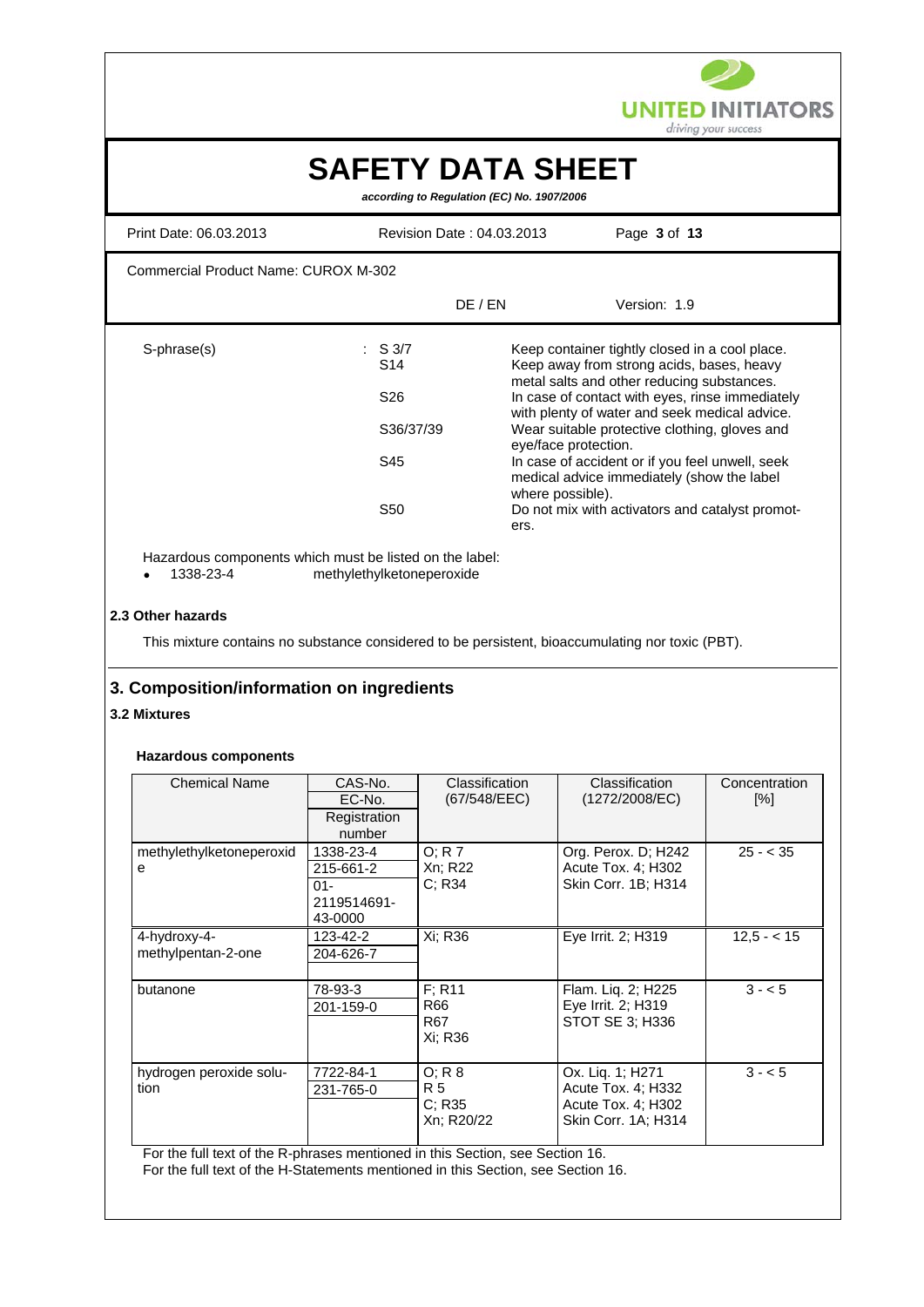

|                                                                                |          |                                                                        | driving your success                                                                                                                                                                                        |
|--------------------------------------------------------------------------------|----------|------------------------------------------------------------------------|-------------------------------------------------------------------------------------------------------------------------------------------------------------------------------------------------------------|
|                                                                                |          | <b>SAFETY DATA SHEET</b><br>according to Regulation (EC) No. 1907/2006 |                                                                                                                                                                                                             |
| Print Date: 06.03.2013                                                         |          | Revision Date: 04.03.2013                                              | Page 4 of 13                                                                                                                                                                                                |
| <b>Commercial Product Name: CUROX M-302</b>                                    |          |                                                                        |                                                                                                                                                                                                             |
|                                                                                |          | DE / EN                                                                | Version: 1.9                                                                                                                                                                                                |
|                                                                                |          |                                                                        |                                                                                                                                                                                                             |
| 4. First aid measures                                                          |          |                                                                        |                                                                                                                                                                                                             |
| 4.1 Description of first aid measures                                          |          |                                                                        |                                                                                                                                                                                                             |
| General advice                                                                 |          | advice immediately (show the label where possible).                    | Take off all contaminated clothing immediately. Never give anything<br>by mouth to an unconscious person. Remove from exposure, lie<br>down. In the case of accident or if you feel unwell, seek medical    |
| If inhaled                                                                     |          | Remove to fresh air. Call a physician immediately.                     |                                                                                                                                                                                                             |
| In case of skin contact                                                        |          | Wash off immediately with soap and plenty of water.                    |                                                                                                                                                                                                             |
| In case of eye contact                                                         |          | water and seek medical advice.                                         | In the case of contact with eyes, rinse immediately with plenty of                                                                                                                                          |
| If swallowed                                                                   |          | immediately and show this container or label.                          | Clean mouth with water and drink afterwards plenty of water. If a<br>person vomits when lying on his back, place him in the recovery<br>position. Do NOT induce vomiting. If swallowed, seek medical advice |
| 4.2 Most important symptoms and effects, both acute and delayed                |          |                                                                        |                                                                                                                                                                                                             |
| no data available                                                              |          |                                                                        |                                                                                                                                                                                                             |
| 4.3 Indication of any immediate medical attention and special treatment needed |          |                                                                        |                                                                                                                                                                                                             |
| no data available                                                              |          |                                                                        |                                                                                                                                                                                                             |
| 5. Firefighting measures                                                       |          |                                                                        |                                                                                                                                                                                                             |
| 5.1 Extinguishing media                                                        |          |                                                                        |                                                                                                                                                                                                             |
| Suitable extinguishing media                                                   | dioxide. |                                                                        | : Use water spray, alcohol-resistant foam, dry chemical or carbon                                                                                                                                           |
| Unsuitable extinguishing media                                                 |          | High volume water jet                                                  |                                                                                                                                                                                                             |
| 5.2 Special hazards arising from the substance or mixture                      |          |                                                                        |                                                                                                                                                                                                             |
| Specific hazards during fire-<br>fighting                                      |          |                                                                        | Cool closed containers exposed to fire with water spray. Do not allow<br>run-off from fire fighting to enter drains or water courses.                                                                       |
| 5.3 Advice for firefighters                                                    |          |                                                                        |                                                                                                                                                                                                             |
| Special protective equipment for<br>firefighters                               |          | : Use personal protective equipment.                                   |                                                                                                                                                                                                             |
| Further information                                                            |          | disposed of in accordance with local regulations.                      | Fire residues and contaminated fire extinguishing water must be                                                                                                                                             |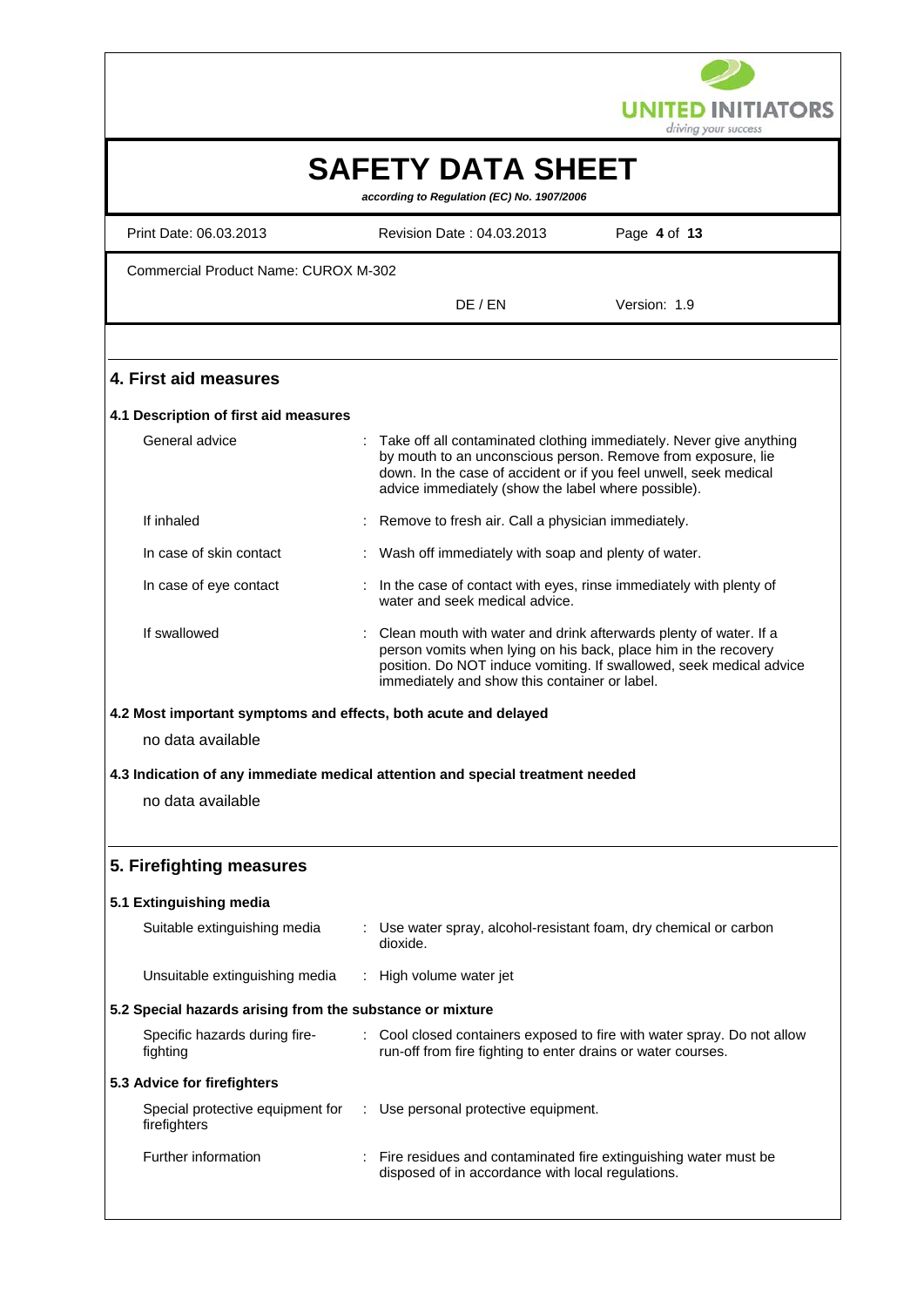

# **SAFETY DATA SHEET**

 *according to Regulation (EC) No. 1907/2006*

Print Date: 06.03.2013 Revision Date : 04.03.2013 Page **5** of **13** Commercial Product Name: CUROX M-302 DE / EN Version: 1.9

# **6. Accidental release measures**

## **6.1 Personal precautions, protective equipment and emergency procedures**

Wear respiratory protection. Wear personal protective equipment.

## **6.2 Environmental precautions**

Avoid subsoil penetration. Do not allow material to contaminate ground water system. Do not contaminate water. If the product contaminates rivers and lakes or drains inform respective authorities. Do not let product enter drains.

#### **6.3 Methods and materials for containment and cleaning up**

Remove mechanically and with care (e.g. with clean polyethylene plastic shovel). Soak up with inert absorbent material (e.g. sand, silica gel, acid binder, universal binder, sawdust).

#### **6.4 Reference to other sections**

see chapter: 7, 8, 11, 12 and 13

#### **6.5 Other information**

Never add other substances or waste material to product residue. Offer surplus and non-recyclable solutions to a licensed disposal company.

# **7. Handling and storage**

#### **7.1 Precautions for safe handling**

| Advice on safe handling                                          | : For personal protection see section 8.                                                                                                                                                                                                                |
|------------------------------------------------------------------|---------------------------------------------------------------------------------------------------------------------------------------------------------------------------------------------------------------------------------------------------------|
| Dust explosion class                                             | : no data available                                                                                                                                                                                                                                     |
| 7.2 Conditions for safe storage, including any incompatibilities |                                                                                                                                                                                                                                                         |
| Requirements for storage areas<br>and containers                 | : Electrical installations / working materials must comply with the tech-<br>nological safety standards. Containers which are opened must be<br>carefully resealed and kept upright to prevent leakage. Keep con-<br>tainer tightly closed. No smoking. |
| Further information on storage<br>conditions                     | : Avoid impurities (e.g. rust, dust, ash), risk of decomposition.                                                                                                                                                                                       |
| Advice on common storage                                         | : Store apart from other dangerous and incompatible substances.                                                                                                                                                                                         |
| Storage temperature                                              | : $< 30 °C$                                                                                                                                                                                                                                             |
| Other data                                                       | : Storing temperature for reasons of quality                                                                                                                                                                                                            |
|                                                                  | liquid up to -25 $^{\circ}$ C                                                                                                                                                                                                                           |
| 7.3 Specific end use(s)                                          |                                                                                                                                                                                                                                                         |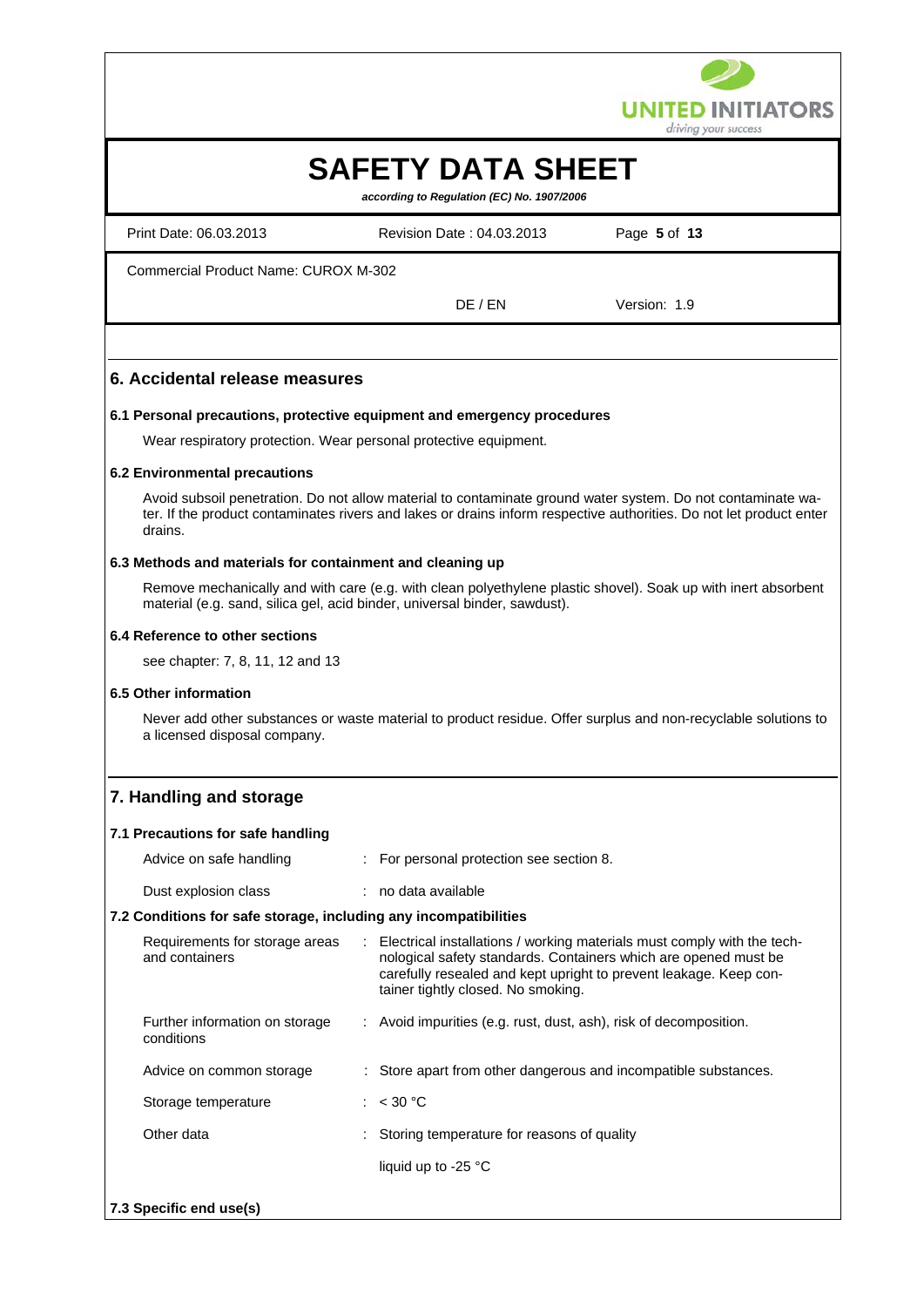

# **SAFETY DATA SHEET**

 *according to Regulation (EC) No. 1907/2006*

Print Date: 06.03.2013 Revision Date : 04.03.2013 Page **6** of **13**

Commercial Product Name: CUROX M-302

DE / EN Version: 1.9

no data available

# **8. Exposure controls/personal protection**

## **8.1 Control parameters**

| Components                     | CAS-No.  | Control parameters                        | <b>Basis</b> | Update     |
|--------------------------------|----------|-------------------------------------------|--------------|------------|
| 4-hydroxy-4-methylpentan-2-one | 123-42-2 | AGW: 96 mg/m3, 20 ppm<br>DFG. H.          | DE TRGS 900  | 2006-01-01 |
| butanone                       | 78-93-3  | AGW: 600 mg/m3, 200 ppm<br>DFG, EU, H, Y, | DE TRGS 900  | 2010-08-04 |
| Components                     | CAS-No.  | Control parameters                        | <b>Basis</b> | Update     |
| butanone                       | 78-93-3  | TWA: 600 mg/m3, 200 ppm                   | 2000/39/EC   | 2000-06-16 |
|                                |          | STEL: 900 mg/m3, 300 ppm                  |              |            |

Other information on limit values: see chapter 16

## **Biological occupational exposure limits - TRGS903**

| Substance name | CAS-No. | Control parameters             | Sampling<br>time | Update     |
|----------------|---------|--------------------------------|------------------|------------|
| butanone       | 78-93-3 | 2-butanon: $5 \text{ ma/l}$ () |                  | 2011-12-19 |

Remarks:

|    | No time limit                                              |
|----|------------------------------------------------------------|
| b  | Immediately after exposition or after working hours        |
| C. | In case of long-term exposition: after more than one shift |
|    | Before the next shift                                      |
|    |                                                            |
|    |                                                            |

## **8.2 Exposure controls**

## **Engineering measures**

Provide adequate ventilation.

# **Personal protective equipment**

| Respiratory protection                            | : Short duration filter unit: Filter A     |
|---------------------------------------------------|--------------------------------------------|
| Hand protection                                   |                                            |
| Material<br>Glove thickness<br>Breakthrough time: | : butyl-rubber<br>$: 0.5$ mm<br>: $>= 8 h$ |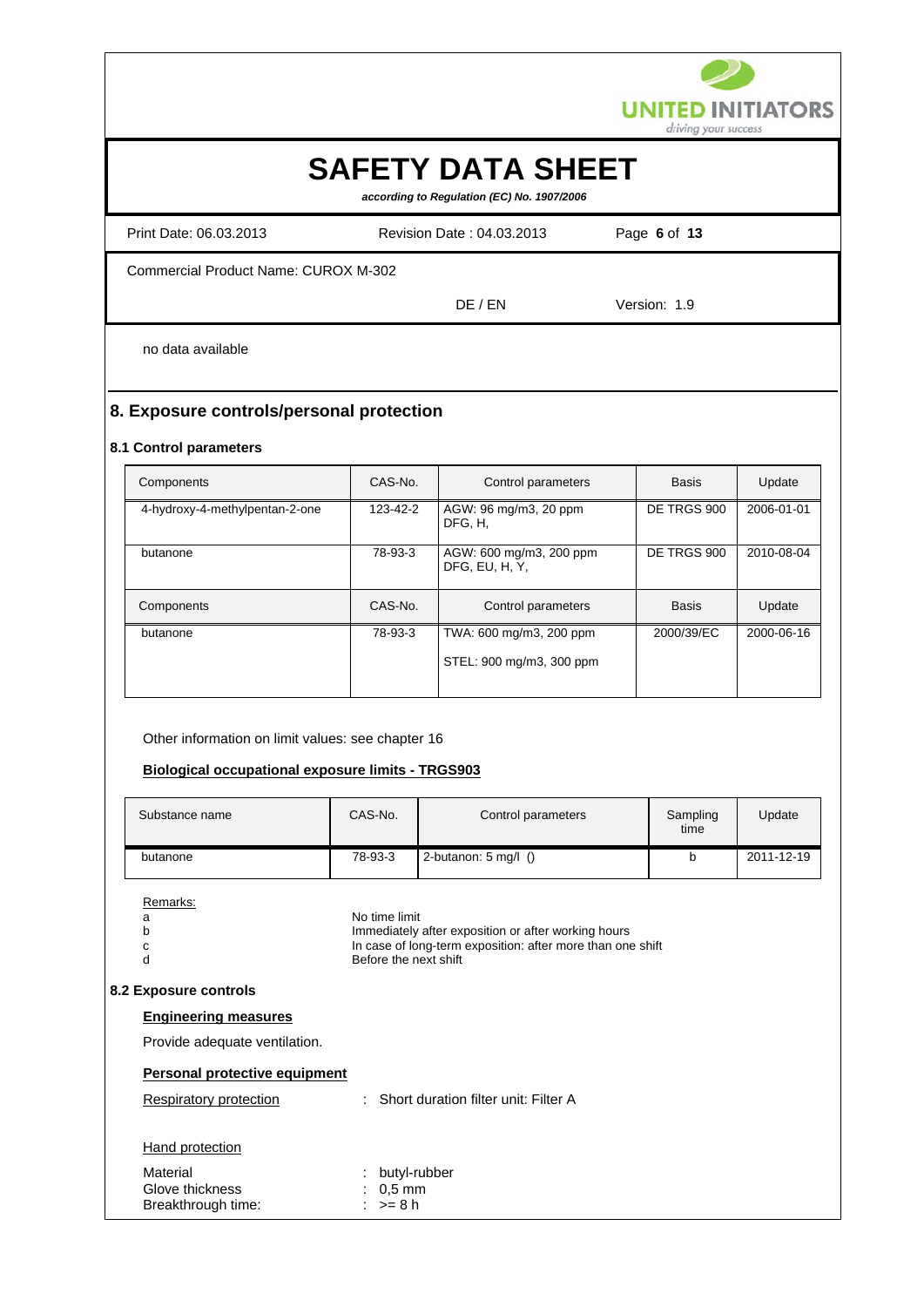

|                                                           |                                                                                                                                                                               | driving your success                                                  |
|-----------------------------------------------------------|-------------------------------------------------------------------------------------------------------------------------------------------------------------------------------|-----------------------------------------------------------------------|
|                                                           | <b>SAFETY DATA SHEET</b><br>according to Regulation (EC) No. 1907/2006                                                                                                        |                                                                       |
| Print Date: 06.03.2013                                    | Revision Date: 04.03.2013                                                                                                                                                     | Page 7 of 13                                                          |
| <b>Commercial Product Name: CUROX M-302</b>               |                                                                                                                                                                               |                                                                       |
|                                                           | DE / EN                                                                                                                                                                       | Version: 1.9                                                          |
| Remarks                                                   | Skin should be washed after contact.                                                                                                                                          |                                                                       |
| Eye protection                                            | Tightly fitting safety goggles<br>Wear face protection.                                                                                                                       |                                                                       |
| Skin and body protection                                  | <b>Protective suit</b><br>Remove and wash contaminated clothing before re-use.                                                                                                |                                                                       |
| Hygiene measures                                          | uct.<br>Keep away from food, drink and animal feedingstuffs.                                                                                                                  | Wash hands before breaks and immediately after handling the prod-     |
| <b>Environmental exposure controls</b>                    |                                                                                                                                                                               |                                                                       |
| General advice                                            | Avoid subsoil penetration.<br>Do not allow material to contaminate ground water system.<br>Do not contaminate water.<br>tive authorities.<br>Do not let product enter drains. | If the product contaminates rivers and lakes or drains inform respec- |
| 9. Physical and chemical properties                       |                                                                                                                                                                               |                                                                       |
| 9.1 Information on basic physical and chemical properties |                                                                                                                                                                               |                                                                       |
| Appearance                                                | liquid                                                                                                                                                                        |                                                                       |
| Colour                                                    | colourless                                                                                                                                                                    |                                                                       |
| Odour                                                     | characteristic                                                                                                                                                                |                                                                       |
| <b>Odour Threshold</b><br>pH                              | Not relevant                                                                                                                                                                  |                                                                       |
| Melting point/freezing point                              | not applicable<br>$<$ -25 °C                                                                                                                                                  |                                                                       |
| Initial boiling point and boiling                         | not applicable, Decomposition                                                                                                                                                 |                                                                       |

| range                     | : 56 °C                      |
|---------------------------|------------------------------|
| Flash point               | Method: ISO 3679, Seta-Flash |
| Evaporation rate          | : Not relevant               |
| Flammability (solid, gas) | : not applicable             |
| Lower explosion limit     | : not applicable             |
| Upper explosion limit     | : not applicable             |
| Vapour pressure           | : 0,184 Pa at 25 °C          |
| Relative vapor density    | : no data available          |
| Density                   | : 1,02 g/cm3 at 20 °C        |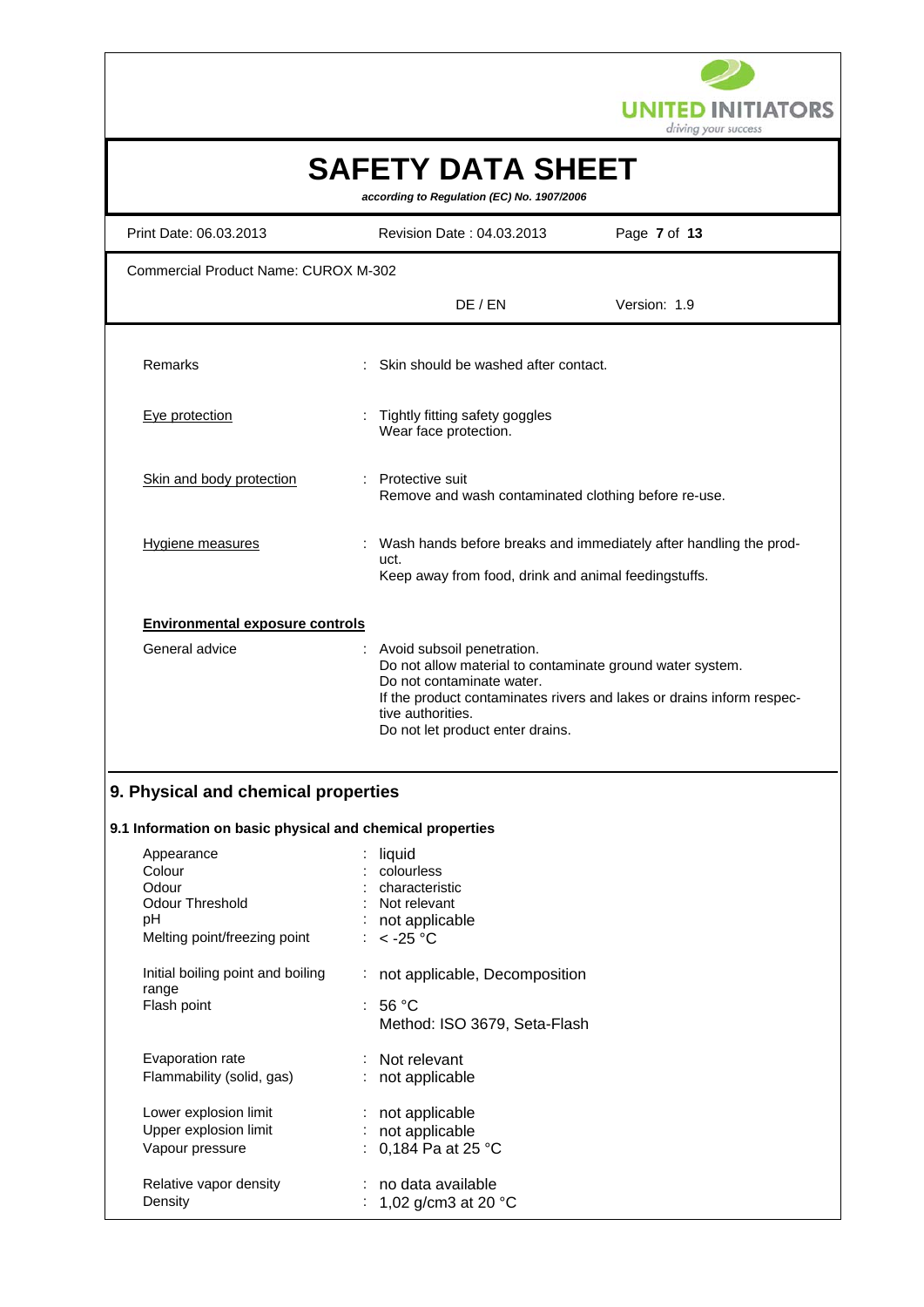

|                                                                             |                                                                                 | driving your success                                                                                                                           |
|-----------------------------------------------------------------------------|---------------------------------------------------------------------------------|------------------------------------------------------------------------------------------------------------------------------------------------|
|                                                                             | <b>SAFETY DATA SHEET</b><br>according to Regulation (EC) No. 1907/2006          |                                                                                                                                                |
| Print Date: 06.03.2013                                                      | Revision Date: 04.03.2013                                                       | Page 8 of 13                                                                                                                                   |
| <b>Commercial Product Name: CUROX M-302</b>                                 |                                                                                 |                                                                                                                                                |
|                                                                             | DE / EN                                                                         | Version: 1.9                                                                                                                                   |
|                                                                             |                                                                                 |                                                                                                                                                |
| Water solubility                                                            | : ca. 6,5 g/l at 20 $^{\circ}$ C                                                |                                                                                                                                                |
| Partition coefficient: n-<br>octanol/water                                  | log Pow: $< 0.3$ at 25 °C                                                       |                                                                                                                                                |
| Solubility in other solvents                                                | Mixable<br>Medium: Phthalates                                                   |                                                                                                                                                |
| Auto-ignition temperature<br>Decomposition temperature                      | not applicable, Decomposes on heating.<br>÷                                     | ca. 60 °C, SADT (UN test H.4), SADT possible at tempera-                                                                                       |
| Viscosity, dynamic                                                          | tures above approximately 60 °C.<br>13 mPa.s at $20^{\circ}$ C                  |                                                                                                                                                |
| Viscosity, kinematic<br><b>Explosive properties</b><br>Oxidizing properties | no data available<br>: no data available<br>Organic peroxide                    |                                                                                                                                                |
| 9.2 Other information                                                       |                                                                                 |                                                                                                                                                |
| <b>Refraction index</b>                                                     | : 1,431<br>at 20 $\degree$ C                                                    |                                                                                                                                                |
| 10. Stability and reactivity                                                |                                                                                 |                                                                                                                                                |
| 10.1 Reactivity                                                             |                                                                                 |                                                                                                                                                |
| Stable under recommended storage conditions.                                |                                                                                 |                                                                                                                                                |
| 10.2 Chemical stability                                                     |                                                                                 |                                                                                                                                                |
|                                                                             | Contact with incompatible substances can cause disintegration at or below SADT. |                                                                                                                                                |
| 10.3 Possibility of hazardous reactions                                     |                                                                                 |                                                                                                                                                |
| Vapours may form explosive mixture with air.<br>Stability                   | Stable under recommended storage conditions.                                    |                                                                                                                                                |
| 10.4 Conditions to avoid                                                    |                                                                                 |                                                                                                                                                |
| Keep away from heat and sources of ignition.                                |                                                                                 |                                                                                                                                                |
| 10.5 Incompatible materials                                                 |                                                                                 |                                                                                                                                                |
| Materials to avoid                                                          | decomposition.                                                                  | Accelerators, strong acids and bases, heavy metals and heavy metal<br>salts, reducing agents, Avoid impurities (e.g. rust, dust, ash), risk of |
| 10.6 Hazardous decomposition products                                       |                                                                                 |                                                                                                                                                |
| Hazardous decomposition prod-<br>ucts                                       | develop in the case of fire and decomposition                                   | : Irritant, caustic, flammable, noxious/toxic gases and vapours can                                                                            |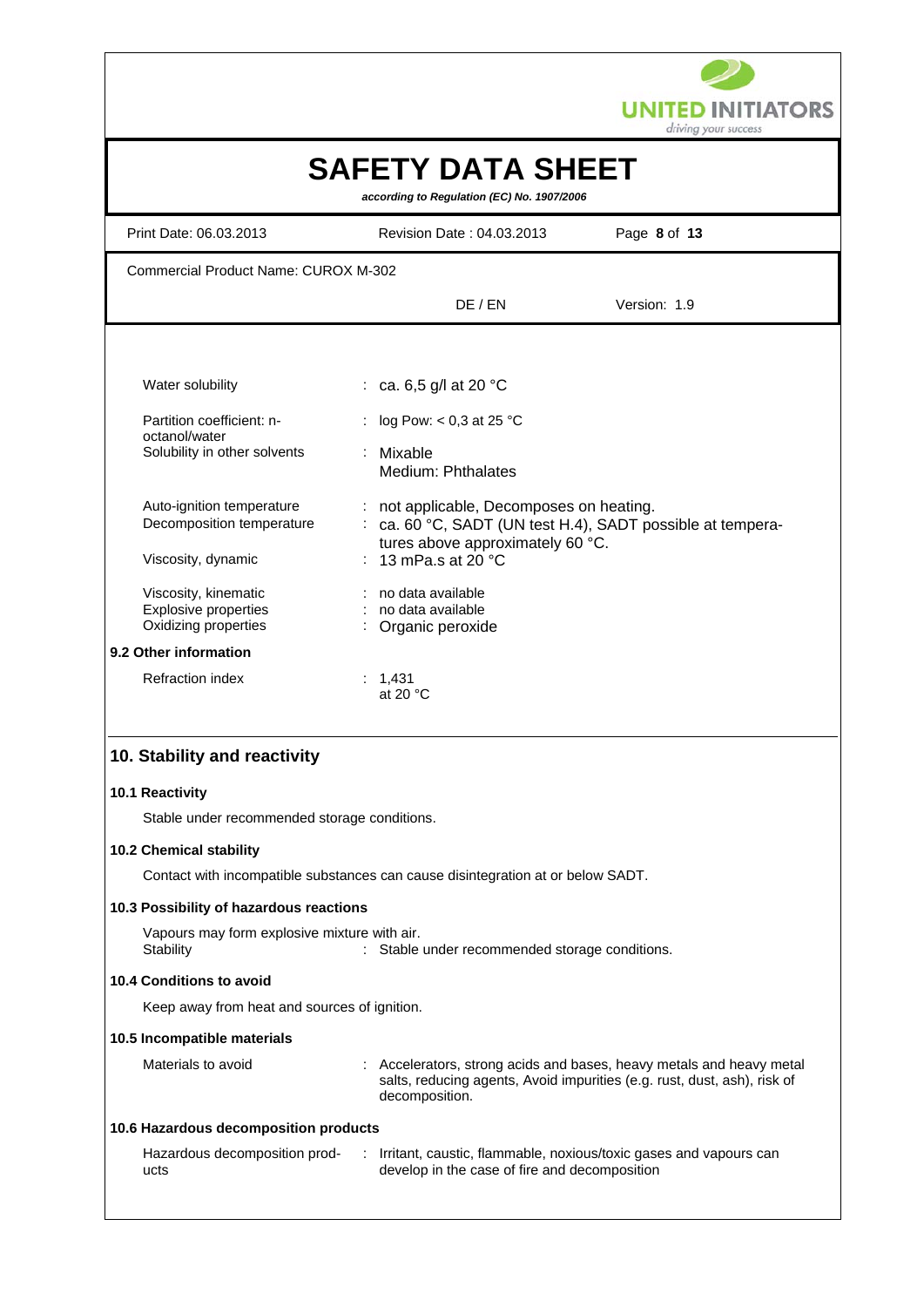

|                                             |   |                                                                                                                                                                                     | ariving your success |
|---------------------------------------------|---|-------------------------------------------------------------------------------------------------------------------------------------------------------------------------------------|----------------------|
|                                             |   | <b>SAFETY DATA SHEET</b><br>according to Regulation (EC) No. 1907/2006                                                                                                              |                      |
| Print Date: 06.03.2013                      |   | Revision Date: 04.03.2013                                                                                                                                                           | Page 9 of 13         |
| <b>Commercial Product Name: CUROX M-302</b> |   |                                                                                                                                                                                     |                      |
|                                             |   | DE / EN                                                                                                                                                                             | Version: 1.9         |
|                                             |   |                                                                                                                                                                                     |                      |
| 11. Toxicological information               |   |                                                                                                                                                                                     |                      |
| 11.1 Information on toxicological effects   |   |                                                                                                                                                                                     |                      |
| <b>Acute toxicity</b>                       |   |                                                                                                                                                                                     |                      |
| Acute oral toxicity                         |   | LD50 rat: 1.017 mg/kg<br>Test substance: methylethylketoneperoxide (40% in<br>dimethylphthalate)                                                                                    |                      |
| Acute inhalation toxicity                   |   | : LC50 rat: 17 mg/l<br>Exposure time: 4 h<br>Test substance: methylethylketoneperoxide (40% in<br>dimethylphthalate)<br>Note: Aerosol<br>Nominal concentration                      |                      |
| <b>Acute dermal toxicity</b>                |   | LD50 rat: 4.000 mg/kg<br>Test substance: methylethylketoneperoxide (40% in<br>dimethylphthalate)                                                                                    |                      |
| <b>Skin corrosion/irritation</b>            |   |                                                                                                                                                                                     |                      |
| Skin irritation                             |   | Causes burns.                                                                                                                                                                       |                      |
| Serious eye damage/eye irritation           |   |                                                                                                                                                                                     |                      |
| Eye irritation                              |   | Causes burns.                                                                                                                                                                       |                      |
| Respiratory or skin sensitization           |   |                                                                                                                                                                                     |                      |
| Sensitisation                               | ÷ | <b>Method: Maximisation Test</b><br>Test substance: methylethylketoneperoxide (60% in<br>dimethylphthalate/diacetone alcohol)<br>Did not cause sensitization on laboratory animals. |                      |
| <b>Germ cell mutagenicity</b>               |   |                                                                                                                                                                                     |                      |
| Genotoxicity in vitro                       |   | Result: Not mutagenic in Ames Test.                                                                                                                                                 |                      |
| Carcinogenicity                             |   |                                                                                                                                                                                     |                      |
| no data available                           |   |                                                                                                                                                                                     |                      |
| <b>Reproductive toxicity</b>                |   |                                                                                                                                                                                     |                      |
| no data available                           |   |                                                                                                                                                                                     |                      |
| <b>Teratogenicity</b>                       |   |                                                                                                                                                                                     |                      |
| no data available                           |   |                                                                                                                                                                                     |                      |
| <b>STOT - single exposure</b>               |   |                                                                                                                                                                                     |                      |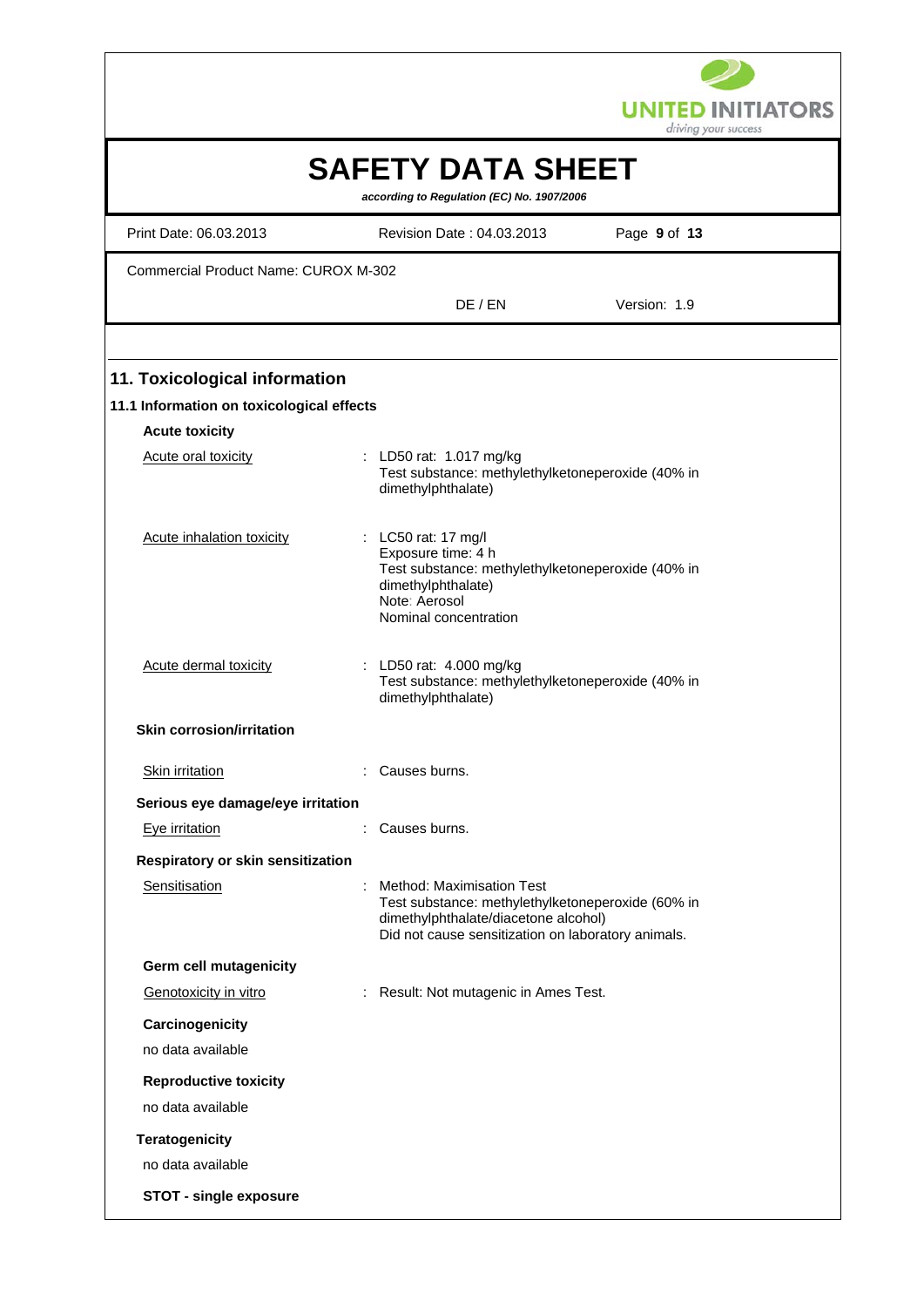

| Print Date: 06.03.2013                                 | Revision Date: 04.03.2013                                                  | Page 10 of 13 |
|--------------------------------------------------------|----------------------------------------------------------------------------|---------------|
| <b>Commercial Product Name: CUROX M-302</b>            |                                                                            |               |
|                                                        | DE / EN                                                                    | Version: 1.9  |
| butanone                                               | May cause drowsiness or dizziness.                                         |               |
| hydrogen peroxide solution                             | May cause respiratory irritation.                                          |               |
| <b>STOT - repeated exposure</b>                        |                                                                            |               |
| no data available                                      |                                                                            |               |
| <b>Aspiration hazard</b>                               |                                                                            |               |
| <b>Aspiration toxicity</b>                             |                                                                            |               |
| no data available                                      |                                                                            |               |
|                                                        |                                                                            |               |
|                                                        |                                                                            |               |
| 12. Ecological information                             |                                                                            |               |
| 12.1 Toxicity                                          |                                                                            |               |
| <b>Toxicity to fish</b>                                | : LC50 (Poecilia reticulata (guppy)): 44,2 mg/l                            |               |
|                                                        | Exposure time: 96 h<br>Test substance: methylethylketoneperoxide (33% in   |               |
|                                                        | dimethylphthalate)                                                         |               |
| Toxicity to daphnia and other<br>aquatic invertebrates | EC50 (Daphnia): 39 mg/l<br>Exposure time: 48 h                             |               |
|                                                        | Test substance: methylethylketoneperoxide (40% in                          |               |
|                                                        | dimethylphthalate)                                                         |               |
| Toxicity to algae                                      | EC50 (Pseudokirchneriella subcapitata): 5,6 mg/l<br>Exposure time: 72 h    |               |
|                                                        | Test substance: methylethylketoneperoxide (40% in<br>dimethylphthalate)    |               |
| Toxicity to bacteria                                   | : EC50 (Bacteria): 48 mg/l                                                 |               |
|                                                        | Exposure time: 30 min<br>Test substance: methylethylketoneperoxide (33% in |               |
|                                                        | dimethylphthalate)                                                         |               |
| 12.2 Persistence and degradability                     |                                                                            |               |
| Biodegradability                                       | : Result: Readily biodegradable.                                           |               |
|                                                        | Method: Closed Bottle Test                                                 |               |
|                                                        | Test substance: methylethylketoneperoxide (MEKP)                           |               |
| 12.3 Bioaccumulative potential<br>no data available    |                                                                            |               |
|                                                        |                                                                            |               |
| 12.4 Mobility in soil                                  |                                                                            |               |
| no data available                                      |                                                                            |               |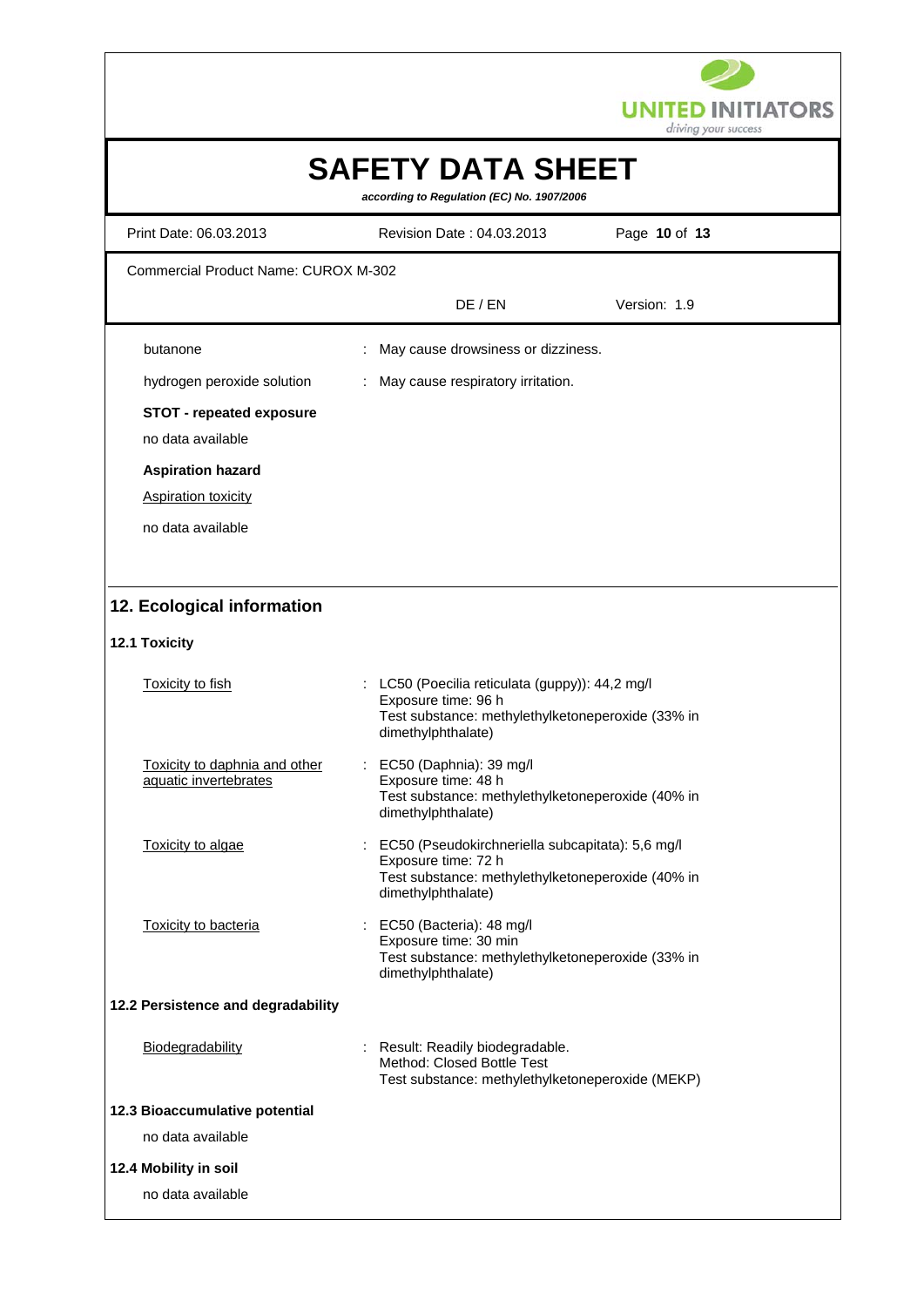

|                                                                                                        |                                                                                                                    | driving your success                                                                                                                      |
|--------------------------------------------------------------------------------------------------------|--------------------------------------------------------------------------------------------------------------------|-------------------------------------------------------------------------------------------------------------------------------------------|
|                                                                                                        | <b>SAFETY DATA SHEET</b><br>according to Regulation (EC) No. 1907/2006                                             |                                                                                                                                           |
| Print Date: 06.03.2013                                                                                 | Revision Date: 04.03.2013                                                                                          | Page 11 of 13                                                                                                                             |
| <b>Commercial Product Name: CUROX M-302</b>                                                            |                                                                                                                    |                                                                                                                                           |
|                                                                                                        | DE / EN                                                                                                            | Version: 1.9                                                                                                                              |
| 12.5 Results of PBT and vPvB assessment                                                                |                                                                                                                    |                                                                                                                                           |
| 12.6 Other adverse effects                                                                             | This mixture contains no substance considered to be persistent, bioaccumulating nor toxic (PBT).                   |                                                                                                                                           |
| no data available                                                                                      |                                                                                                                    |                                                                                                                                           |
| 13. Disposal considerations                                                                            |                                                                                                                    |                                                                                                                                           |
| 13.1 Waste treatment methods                                                                           |                                                                                                                    |                                                                                                                                           |
| Advice on disposal and packag-<br>ing                                                                  | Disposal:<br>$\mathcal{L}$<br>and in accordance with disposal regulations.<br>tion for which the product was used. | Dispose of in conjunction with appropriate waste disposal authorities<br>Waste codes should be assigned by the user based on the applica- |
| 14. Transport information<br><b>ADR</b><br>UN number<br>Description of the goods                       | 3105<br>ORGANIC PEROXIDE TYPE D, LIQUID                                                                            |                                                                                                                                           |
| Class<br>Packing group<br><b>Classification Code</b>                                                   | (methylethylketoneperoxide)<br>5.2<br>P1                                                                           |                                                                                                                                           |
| Labels<br>Limited quantity<br>Tunnel restriction code<br>Environmentally hazardous                     | 5.2<br>LQ16<br>(D)<br>no                                                                                           |                                                                                                                                           |
| <b>RID</b><br>UN number<br>Description of the goods<br>Class                                           | 3105<br>ORGANIC PEROXIDE TYPE D, LIQUID<br>(methylethylketoneperoxide)<br>5.2                                      |                                                                                                                                           |
| Packing group<br><b>Classification Code</b><br>Labels<br>Limited quantity<br>Environmentally hazardous | −−<br>P <sub>1</sub><br>5.2<br>LQ16<br>no                                                                          |                                                                                                                                           |
| <b>IATA</b><br>UN number<br>Description of the goods                                                   | 3105<br>Organic peroxide type D, liquid<br>(methylethylketoneperoxide)                                             |                                                                                                                                           |
| Class<br>Packing group<br>Labels                                                                       | 5.2<br>--<br>5.2 (HEAT)                                                                                            |                                                                                                                                           |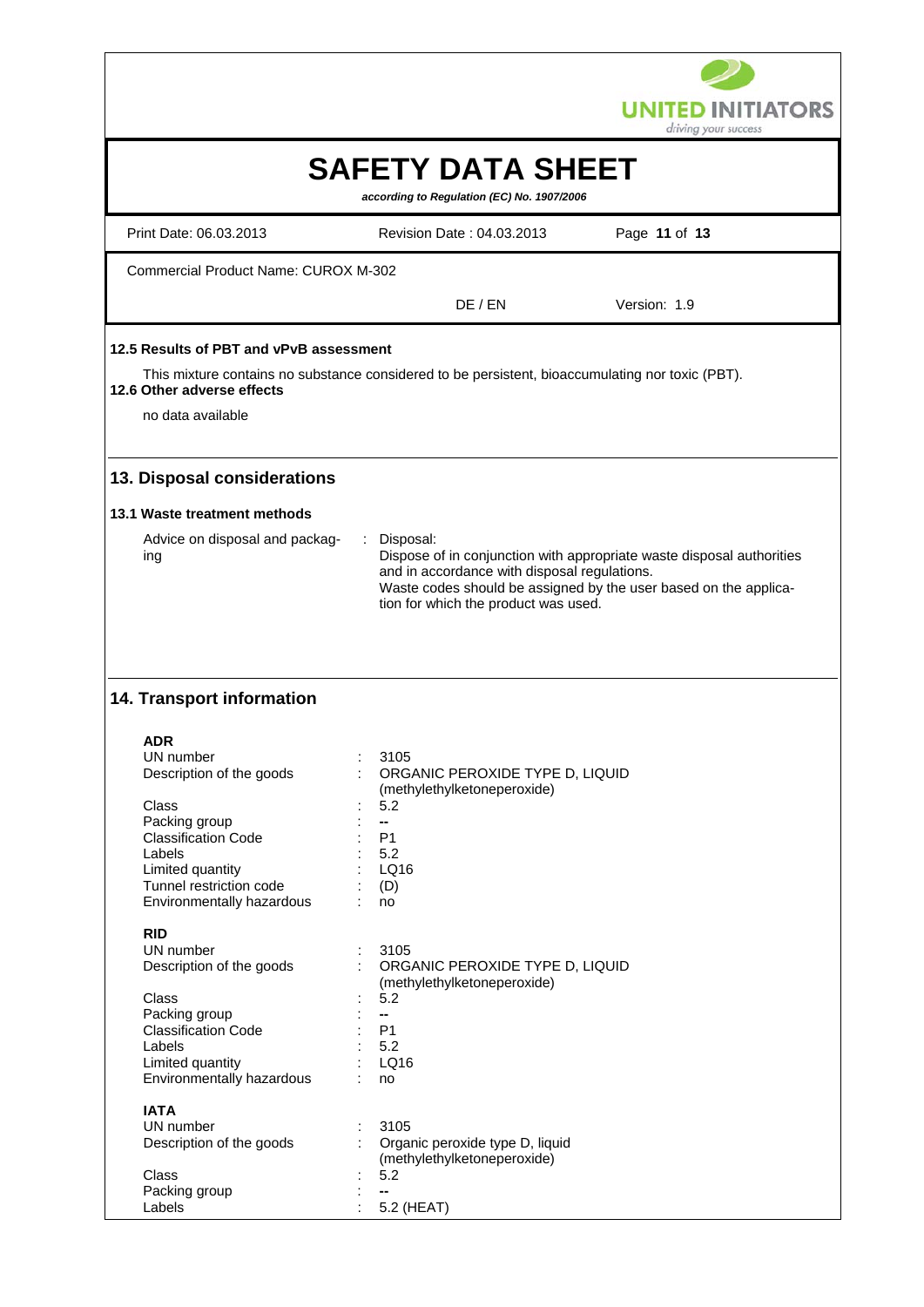

| Print Date: 06.03.2013                                                                                                      |                | Revision Date: 04.03.2013                                              | Page 12 of 13                                                                                                                                                                                                                                                                                                                                                                                               |
|-----------------------------------------------------------------------------------------------------------------------------|----------------|------------------------------------------------------------------------|-------------------------------------------------------------------------------------------------------------------------------------------------------------------------------------------------------------------------------------------------------------------------------------------------------------------------------------------------------------------------------------------------------------|
| Commercial Product Name: CUROX M-302                                                                                        |                |                                                                        |                                                                                                                                                                                                                                                                                                                                                                                                             |
|                                                                                                                             |                | DE / EN                                                                | Version: 1.9                                                                                                                                                                                                                                                                                                                                                                                                |
| Packing instruction (cargo air-<br>craft)                                                                                   | 570            |                                                                        |                                                                                                                                                                                                                                                                                                                                                                                                             |
| Environmentally hazardous<br>Packing instruction (passenger<br>aircraft)                                                    | no<br>570      |                                                                        |                                                                                                                                                                                                                                                                                                                                                                                                             |
| <b>IMDG</b>                                                                                                                 |                |                                                                        |                                                                                                                                                                                                                                                                                                                                                                                                             |
| UN number<br>Description of the goods                                                                                       |                | 3105<br>ORGANIC PEROXIDE TYPE D, LIQUID<br>(methylethylketoneperoxide) |                                                                                                                                                                                                                                                                                                                                                                                                             |
| Class<br>Packing group                                                                                                      | 5.2<br>--      |                                                                        |                                                                                                                                                                                                                                                                                                                                                                                                             |
| Labels                                                                                                                      | 5.2            |                                                                        |                                                                                                                                                                                                                                                                                                                                                                                                             |
| EmSNumber 1<br>EmS Number 2                                                                                                 | $F-J$<br>$S-R$ |                                                                        |                                                                                                                                                                                                                                                                                                                                                                                                             |
| Marine Pollutant                                                                                                            | no             |                                                                        |                                                                                                                                                                                                                                                                                                                                                                                                             |
| Special precautions for user<br>see chapter: 6, 7 and 8<br>15. Regulatory information                                       |                |                                                                        |                                                                                                                                                                                                                                                                                                                                                                                                             |
| 15.1 Safety, health and environmental regulations/legislation specific for the substance or mixture<br>National legislation |                |                                                                        |                                                                                                                                                                                                                                                                                                                                                                                                             |
| Water contaminating class<br>(Germany)                                                                                      |                | : WGK 2 (water endangering)                                            | VwVwS (German water pollution authority), appendix 4                                                                                                                                                                                                                                                                                                                                                        |
| Other regulations                                                                                                           |                | Anhang I (German regulatory requirements)                              | BGV B4 organische Peroxide. (German regulatory requirements)<br>BG-Merkblatt M001 beachten (German regulatory requirements)<br>Produkt unterliegt nicht dem Sprengstoffgesetz (SprengG). (German<br>regulatory requirements) Take note of Dir 92/85/EEC on the safety<br>and health at work of pregnant workers. Take note of Dir 94/33/EC<br>on the protection of young people at work. Störfallverordnung |
|                                                                                                                             |                | ments) II (German regulatory requirements)                             | Gefahrengruppe nach § 3 BGV B4: (German regulatory require-                                                                                                                                                                                                                                                                                                                                                 |
| 15.2 Chemical Safety Assessment                                                                                             |                |                                                                        |                                                                                                                                                                                                                                                                                                                                                                                                             |
| no data available                                                                                                           |                |                                                                        |                                                                                                                                                                                                                                                                                                                                                                                                             |